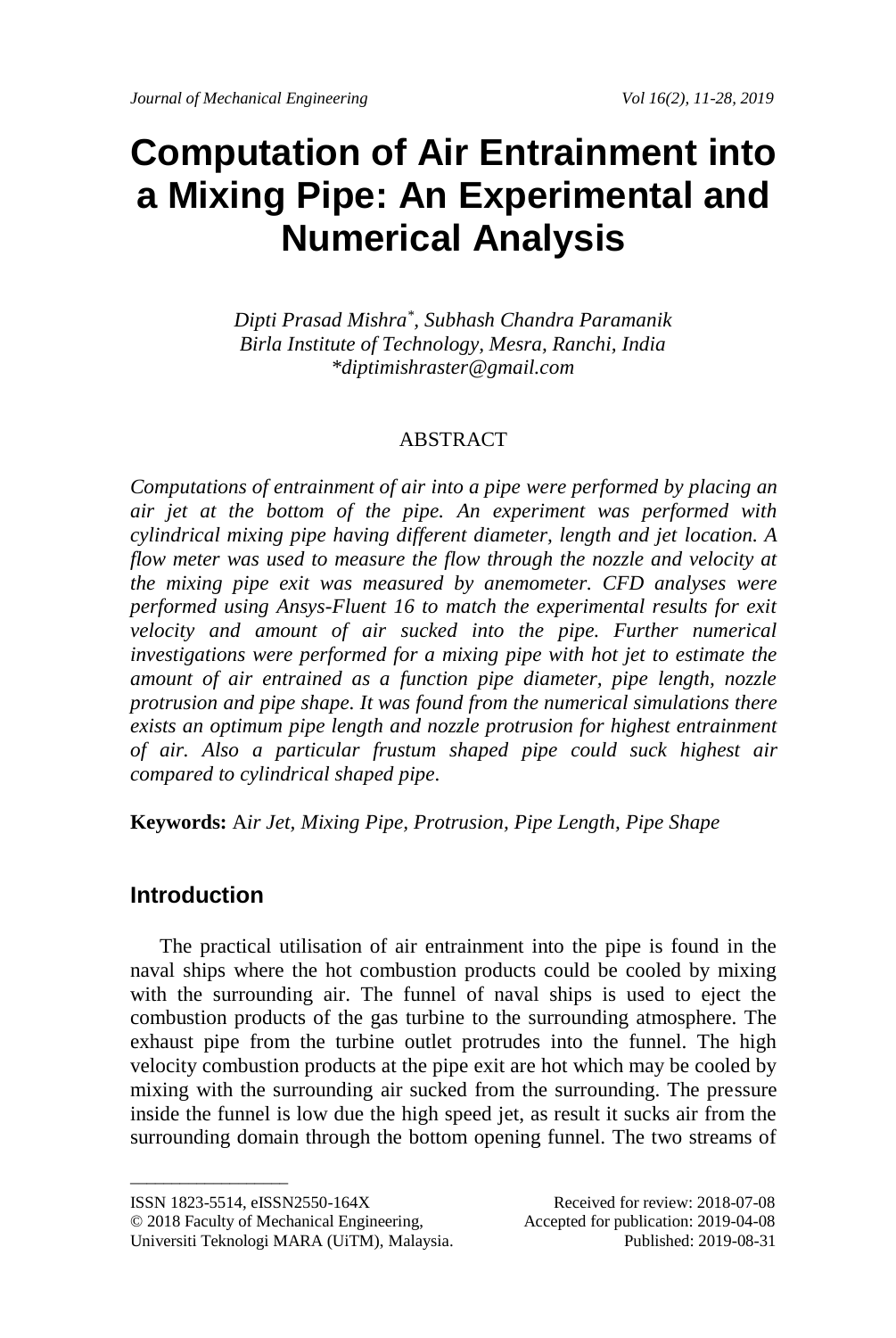gases mixed inside the funnel and finally expelled to the surrounding atmosphere. By the time it is reached at top of the funnel the combustion products cooled down to low temperature. It is very much essential in war ship where the enemy ship may spot the war ship at the mid ocean from the infrared (IR) signals of hot combustion products and could have targeted it which is absolutely not desired. The funnel here served as a mixing pipe in the present investigation. The air is allowed to entrain into the pipe at the bottom of a mixing because of low pressure of the jet. The temperature of combustion products at the mixing pipe exit depends upon the amount of air entrained into the mixing pipe. Therefore the motivation of the research is to design the mixing pipe to obtain the highest air suction using appropriate computational fluid dynamics (CFD) methodology.

Cramers et al. [1] concluded from the experimental investigations the gas entrainment into a liquid jet ejector increased with density of the gas. They have also revealed that the suction rate was increased by placing a whirling body into the nozzle. Chan et al. [2] performed sequence of experiments by using annular counter flow of combustion products to study the effects of the jet diffusion flame and concluded that for lesser outer tube diameter the blow out is good and mixing improvement was found to be better. Jifei et al. [3] developed the relation between the suction rate performance with  $R_1$  (mixing tube length/mixing tube diameter) and suction rate performance with  $R_2$ (horizontal length inlet of mixing pipe from the nozzle/diameter of water nozzle) for jet aerator. They concluded that  $R_1$  and  $R_2$  have an optimum value for highest suction rate.

Mishra and Dash [4] predicted the mass suction rate, exit temperature and entrance length of sucking funnel using CFD analysis. General correlations were developed for exit temperature and mass suction rate in terms of the non-dimensional quantities. Mishra et al. [5, 6, 7] performed a series of numerical and experimental investigations to compute the maximum air entrainment of a closed bottom laterally opening mixing pipe (funnel) for different nozzle and pipe configurations. They have developed a number of correlations to compute the air suction rate, funnel exit temperature and entrance length for a sucking pipe.

Barik et al. [8] performed investigation experimental and numerical for both isothermal jet and hot jet. He concluded that the mass ingress of air depends on the nozzle protrusion and louvers opening area. They have also developed many correlations for the range of Reynolds number  $3525 \leq Re \leq$ 8000 to compute the air entrainment and fluid exit temperature. The mass suction of air for bottom opening pipe has been investigated numerically by Mishra et al. [9]. They found that there exist optimum pipe diameter, shape, length and nozzle location for maximum air entrainment. They have also concluded for a simple pipe the entrance length much longer compare to the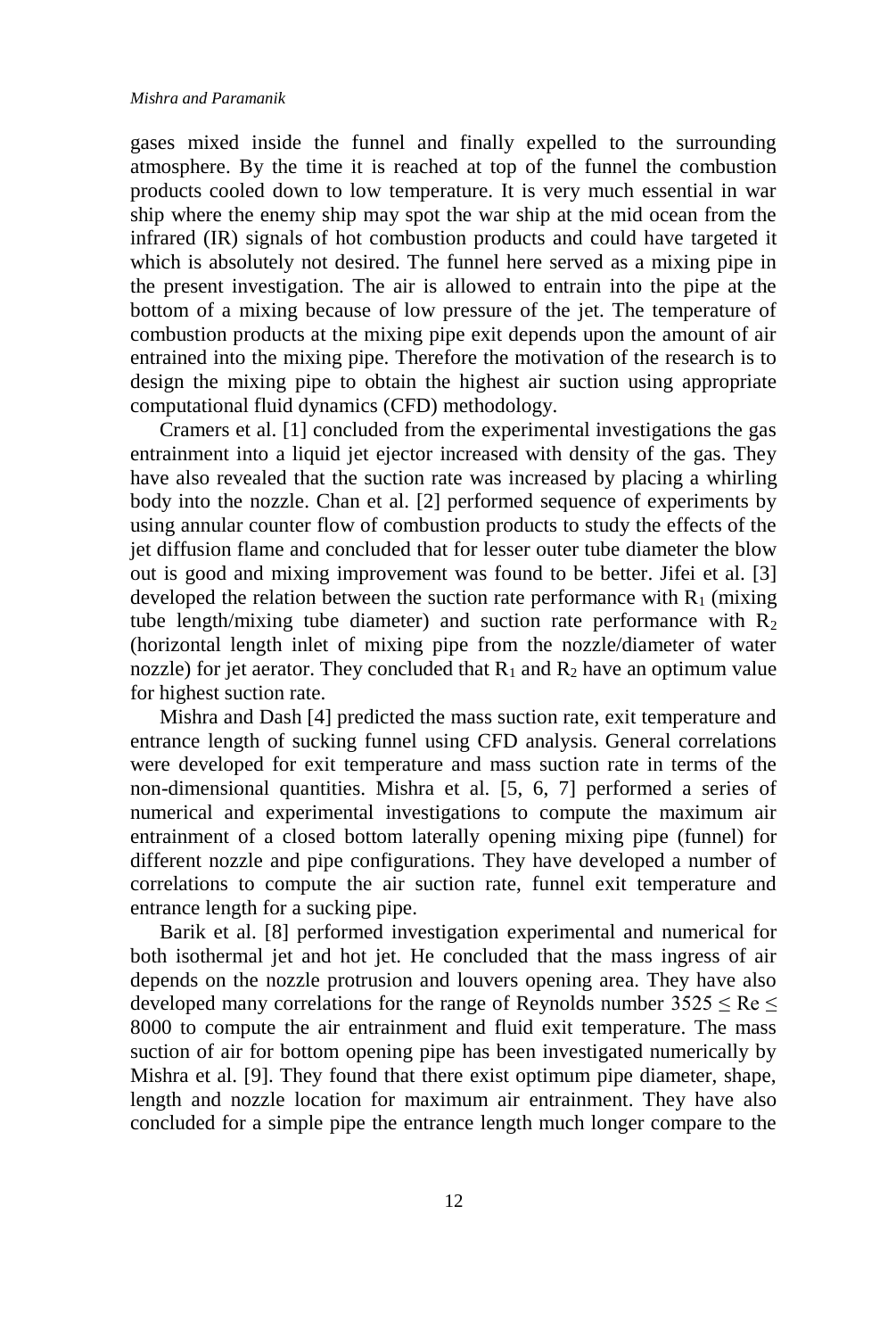cylindrical sucking pipe for same Reynolds number and uniform inlet velocity.

Optimum overlap of an Infrared supression (IRS) device was computed numerically and experimentally by Barik et al. [10]. They concluded that the entrainment is reduced by 15.94% when the overlap length changed from 0 to 1.6. He also pointed out the circular jet entrain less than non-circular jet. Sahu and Mishra [11, 12, 13] performed CFD analysis to compute the entrainment into a mixing pipe having open and closed entrance by using single and multiple nozzles. They have concluded that the entrainment rate increases by using multiple nozzles instead of single one. Mohd Noor et al. [14] predicted output torque, brake power, brake specific fuel consumption and exhaust gas temperature of a marine diesel engine using artificial nueral network (ANN). The predicted data set of the model was compared with the measured experiment data. The results showed that the ANN model have a good agreement with the experimental data. The prediction error in ANN model low compared to mathematical model.

In the present investigations, a laboratory scaled experiment has been performed to compute the entrainment rate of air into a pipe for different pipe and nozzle configuration for an isothermal jet. CFD analyses have been carried out to match the experimental results with numerical results. Further computations have been done for hot jet (40  $\degree$ C to 80  $\degree$ C) by varying the mixing pipe shape, size and location of nozzle to compute the maximum entrainment rate of air into a open ended pipe which is the main objective of the present work.

## **Experimental Setup**

Schematic diagram of experimental set up has been shown in Figure 1(i) where as Figure 2 shows the snap view of actual set up. A cylindrical acrylic pipe which is opened at both ends i.e. top and bottom. The mixing pipe diameters  $(D_f)$  are 0.047, 0.072, 0.095 and 0.115 meter and the length of the mixing pipes  $(H_f)$  0.6096, 0.9144 and 1.2192 metre have been considered for present experiment. An iron stand is used to hold the pipes vertically (shown in Figure 2). A nozzle is placed at the bottom centre of the pipe to provide a jet of air into the pipe. A compressor is used to supply high pressure air to air storage tank from where it is supplied to the nozzle and a control valve is used to control the flow. A flow meter is connected before the nozzle to mesure the air flow throgh the nozzle. By using the flowmeter the volume flow rate of air is muasured and after mulplying the density of air the mass flow rate through the nozzle is computed.A thin thread is fixed at the exit of the mixing pipe/funnel. This thread is marked with ink at regular interval. The flow velocity of air is measured at the marking points using hotwire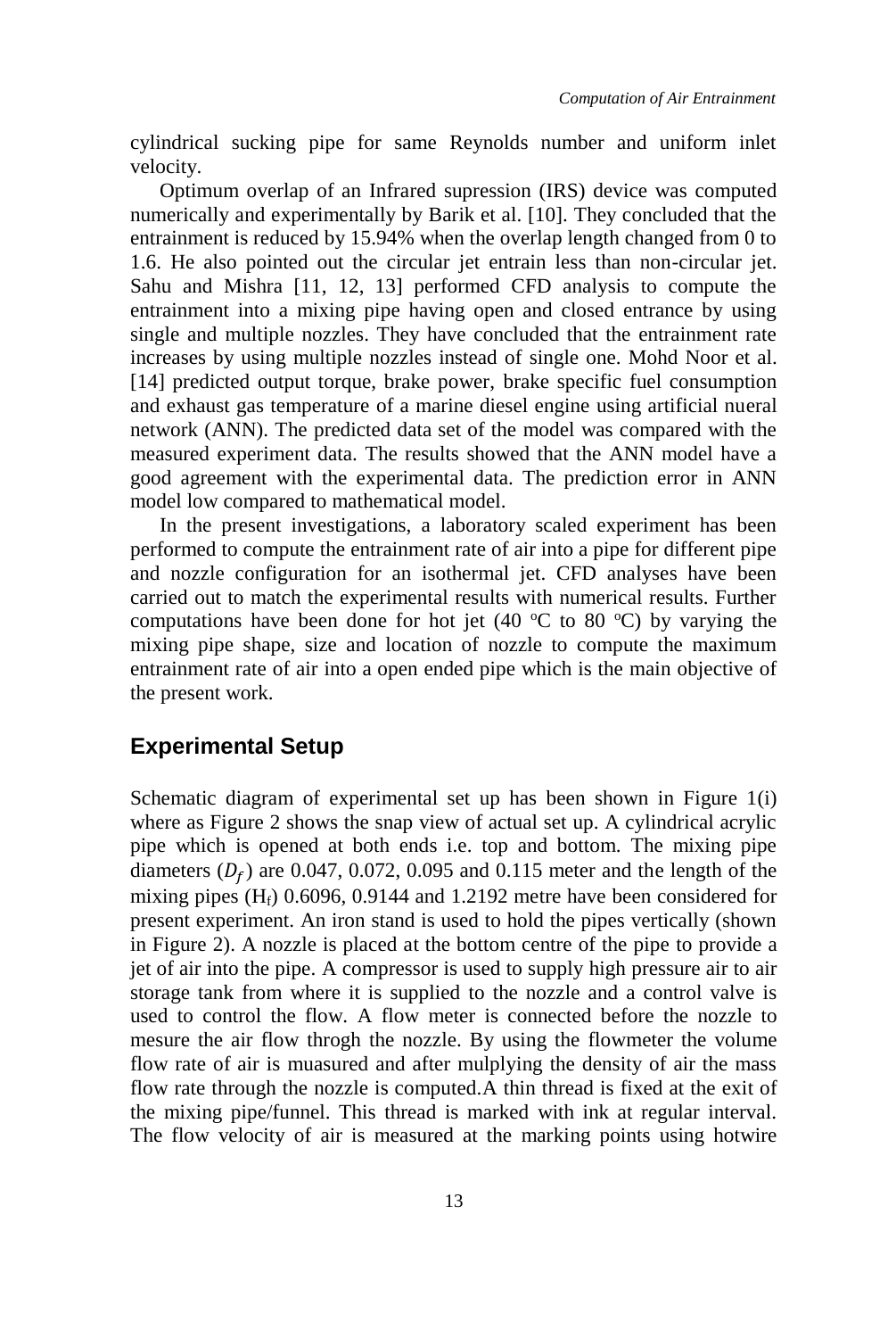anemometer. The area of a particular strip (say  $A_2$ ) is determined using formula  $2\pi$ rdr as shown in the Figure 1(ii). Then the air velocity is multiplied with the density of air and that strip of area  $(A_2)$ , the mass flow rate for that strip is computed.Similar procedure is adopted to compute the mass flow rate of other strips  $(A_1, A_3$  etc.). Then the total mass flow rate is computed by adding all these mass flow rates, which is given by  $\sqrt{V\rho^2 \pi r}$  dr, where V is the velocity of air, r is the radial distance and  $\rho$  density of air. The rate of air entrainment through the mixing pipe bottom is obtained from the difference of mass flow rate at the mixing pipe outlet and nozzle inlet. By varying the length, diameter and nozzle protrusioninto the pipe the rate of entrainment into the pipe is computed.



1. Air compressor 2. Compressed air tank 3. Pressure gauge 4. Control valve 5. Flow meter 6. Cylindrical funnel 7. Anemometer

Figure 1: (i) Experimental Set up: A Schematic view



Figure 1: (ii) Schematic diagram mixing pipe exit area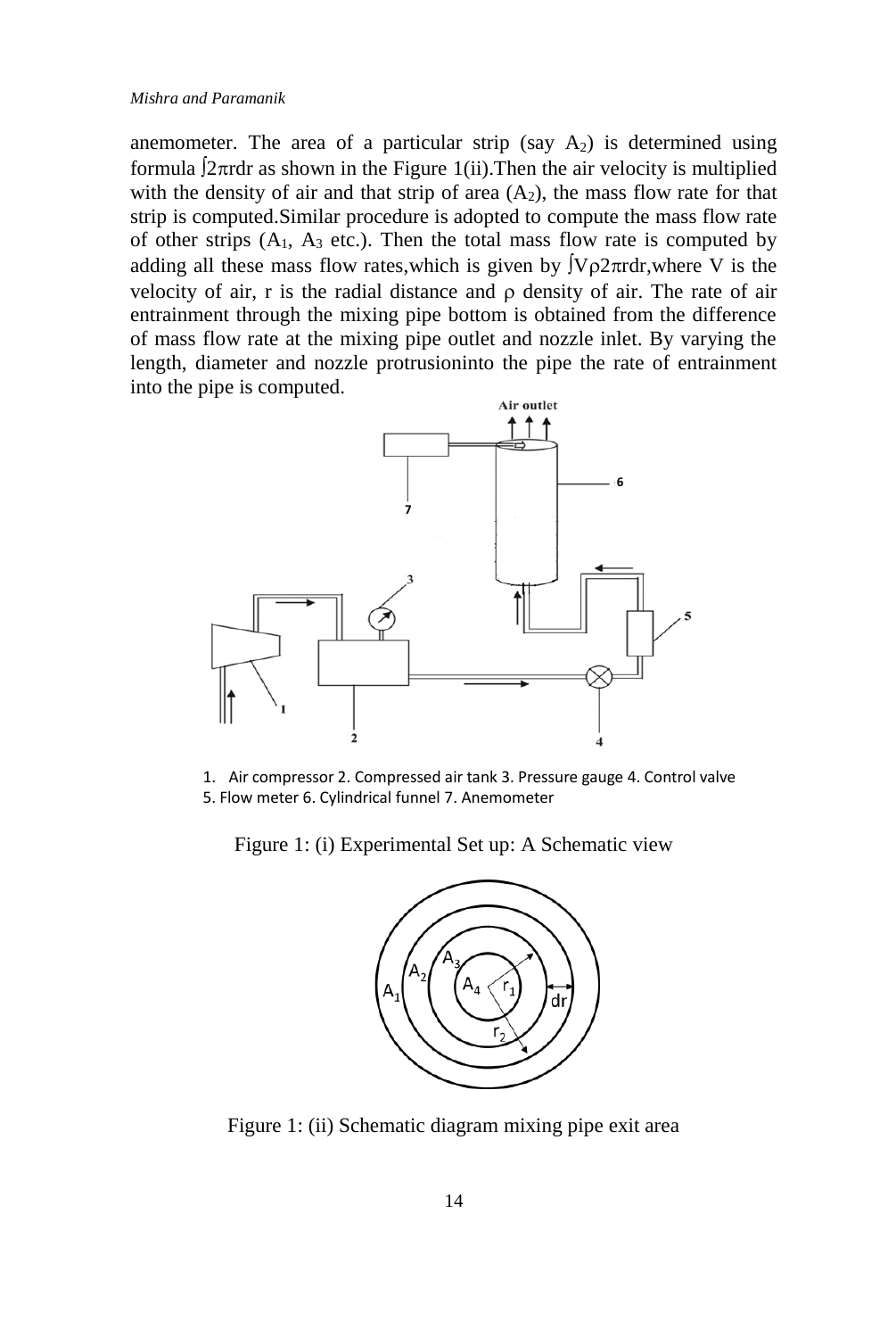

Figure 2: Snap view of experimental set up

## **Numerical Procedure**

Two dimensional discretised governing equations were solved by commercial software Fluent 16 by applying appropriate boundary conditions. To improve accuracy second order scheme was used after getting converged solution from first order upwind scheme. Figure 3 shows the boundary conditions applied to the computational domain. The problem is considered to be axi-symmetric. A bigger computational domain is taken, which is six times the diameter of the pipe and three times the length of the pipe and pressure outlet boundary condition was applied at all sides of the domain. The value of pressure has been taken to be zero gauge pressure in numerical simulation, because for incompressible flow absolute prssure is not very important.The velocity will be determined at pressure outlet boundary from local pressure field in order to satisfy the continuity equation where as other scalar varibles are computed from zero gradient condition [15]. The pipe and nozzle walls are given no-slip boundary conditions where as temperature and velocity inlet condition has been given at outlet of the nozzle. An uniform velocity profile has been imposed at the nozzle exit. The Reynolds number based on nozzle diameter is maintained constant at 2800. Two dimensional incompressible Navier-Stokes equations and energy equation were solved along with a two equation based  $k$ - $\varepsilon$  turbulence model.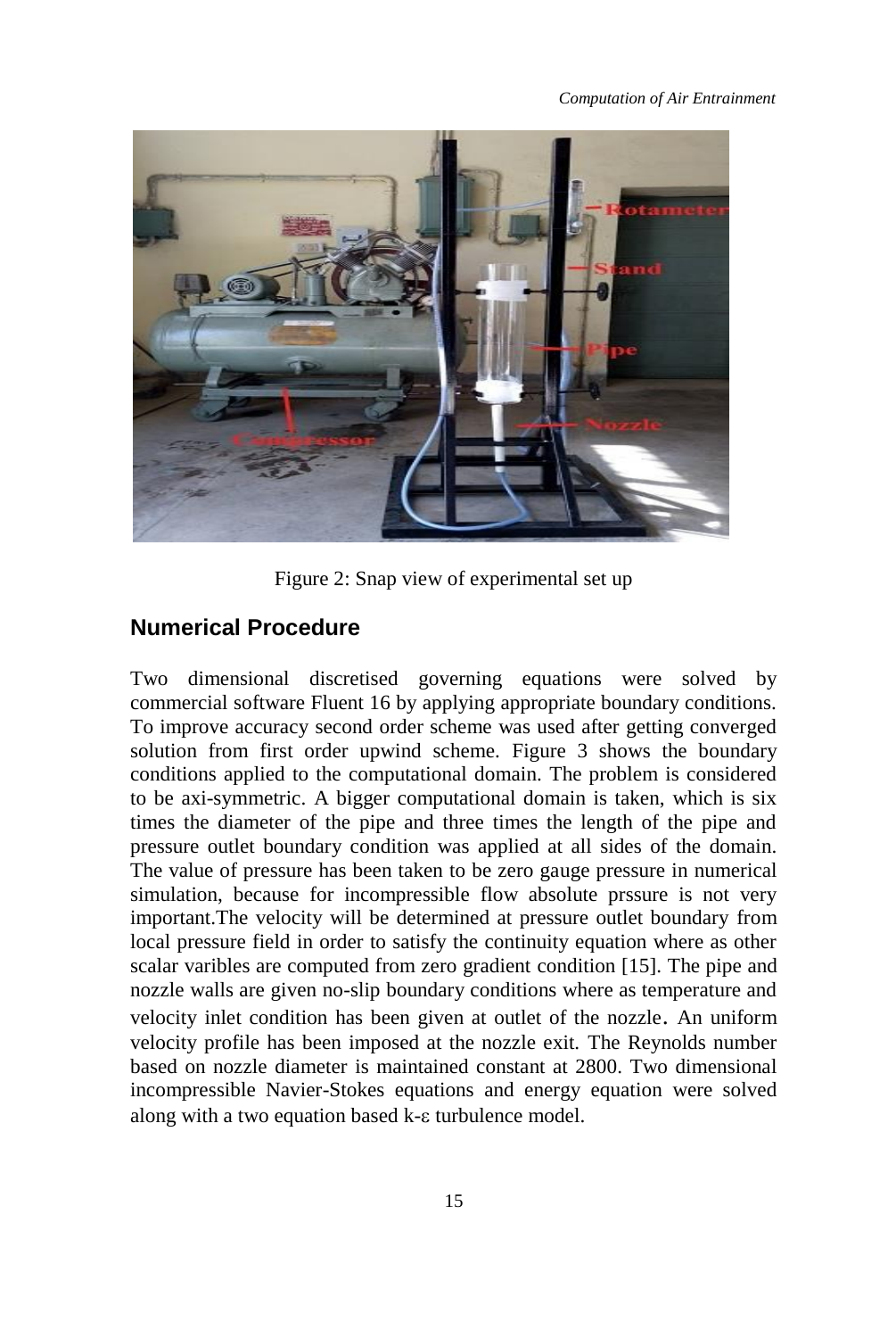| Number of grids | $\dot{m}_{\text{suction}}$ (kg/s) |
|-----------------|-----------------------------------|
| 2005            | 0.0014                            |
| 4087            | 0.00183                           |
| 6213            | 0.00216                           |
| 8153            | 0.00242                           |
| 10329           | 0.00253                           |
| 12028           | 0.00262                           |
| 14051           | 0.00265                           |

Table 1: Variation of suction rate with grid number

A grid density test has been conducted before proceeding for the numerical computations. It is noticed by increasing the grid number the air entrainment into the pipe increases. Initially course meshes is considered (corresponding to grid number 2005) and afterwards meshes have been refined so that the grid numbers is increased up to 14051. It has been observed from the investigation beyond the grid number 12028; the air entrainment into the pipe does not vary any more. So this cell size is chosen for all the parametric investigations.



Figure 3: Computational domain showing the boundary conditions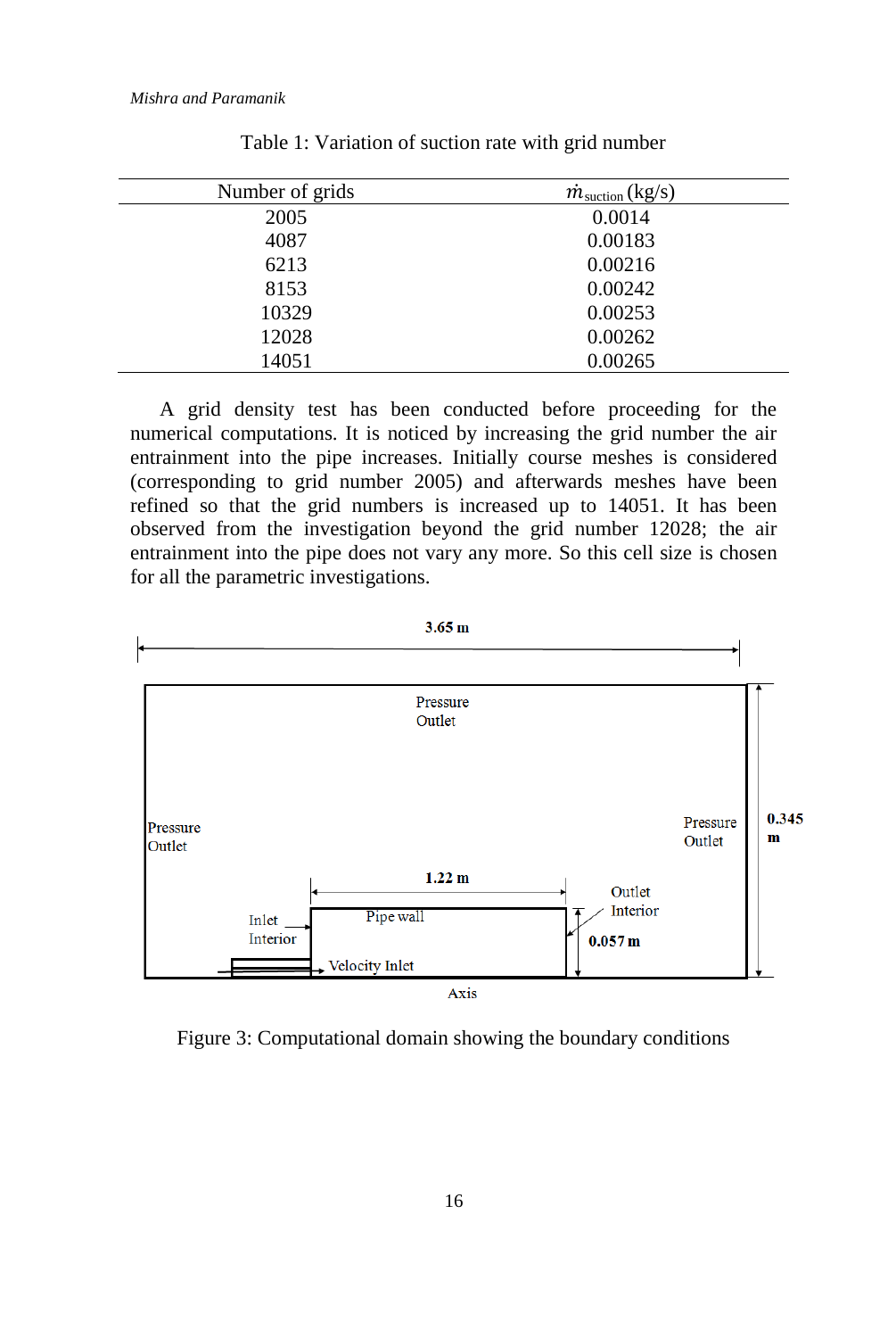## **Results And Discussions**



**Effect of mixing pipe diameters on entrainment rate** 

Figure 4: Effect of pipe diameter variation on air entrainment

Experimental and computational (CFD) analyses have been performed by the changing the mixing pipe diameter 47, 72, 95 and 120 mm. The paramters nozzle flow rate ( $\dot{m}_{\text{inlet}}$ ), length of mixing pipe ( $H_f$ ) and nozzle protrusion ( $P_t$ ) are kept constant at 6 x  $10^{-4}$  kg/s, 1.219 m and 0 respectively (shown in Figure 4). The rate of entrainment  $(m<sub>suction</sub>)$  into the mixing pipe increases with the mixing pipe diameters. Figure 4 also shows the centreline pressure contour for three different mixing pipe dimeter (47 mm, 72 mm and 115 mm). It is clearly visualised from the plot the pressure is comparative high when the diameter of the pipe is low and as the diameter increases the centerline pressure decreases. This suggests as the diameter of the mixing pipe decreases the mass entrainment of air into the pipe deceases because of high viscous effect and low entrainment area of the fluid. When the pipe diameter increases the viscous effect decreases and also pressure inside the pipe falls (shown in Figure 4). When the pipe diameter increases the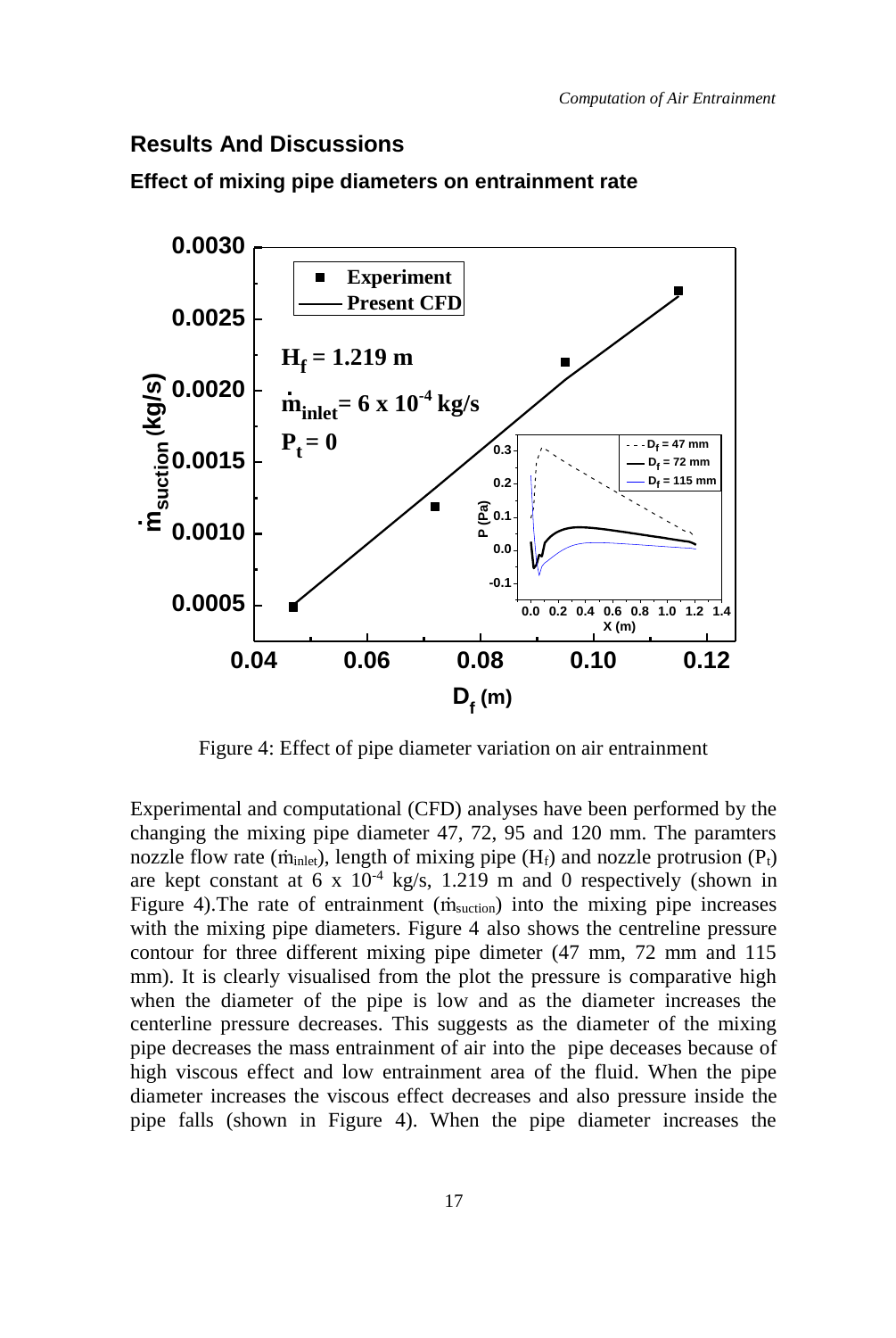#### *Mishra and Paramanik*

entrainment areaalso increases, as a results more amount of air is rushed into the pipe. The CFD results match well with the experimental measurements.

#### **Effect of Nozzle Distance on Entrainment**

Experimental and CFD analysis has been performed for isothermal jet for different nozzle distance  $(P_t)$  while mixing pipe length  $(H_f)$ , its diameter  $(D_f)$ , nozzle diameter  $(D_n)$  and nozzle flow rate  $(\dot{m}_{\text{inlet}})$  are kept fixed. As shown in Figure 5 when the nozzle is kept away from the bottom is given negative value where as positive value is assigned when placed inside the pipe with reference to the entrance of the pipe. It can be visualised from plot as the nozzle protrudes into the pipe more and more the entrainment rate increases and reaches a maximum value corresponding to 2 cm protrusion after that it falls (both experimentally and numerically). This suggests for the present situation the optimum nozzle protrusion is 2 cm into the pipe. Pipe designer always look for the optimum distance of the nozzle for placement to suck



Figure 5: Entrainment rate variation as a function of nozzle protrusion

maximum amount of air into the pipe. The low pressure zone created inside the mixing pipe is a prime factor for air to be sucked into the mixing pipe. It is seen from the plot the maximum difference between the experimental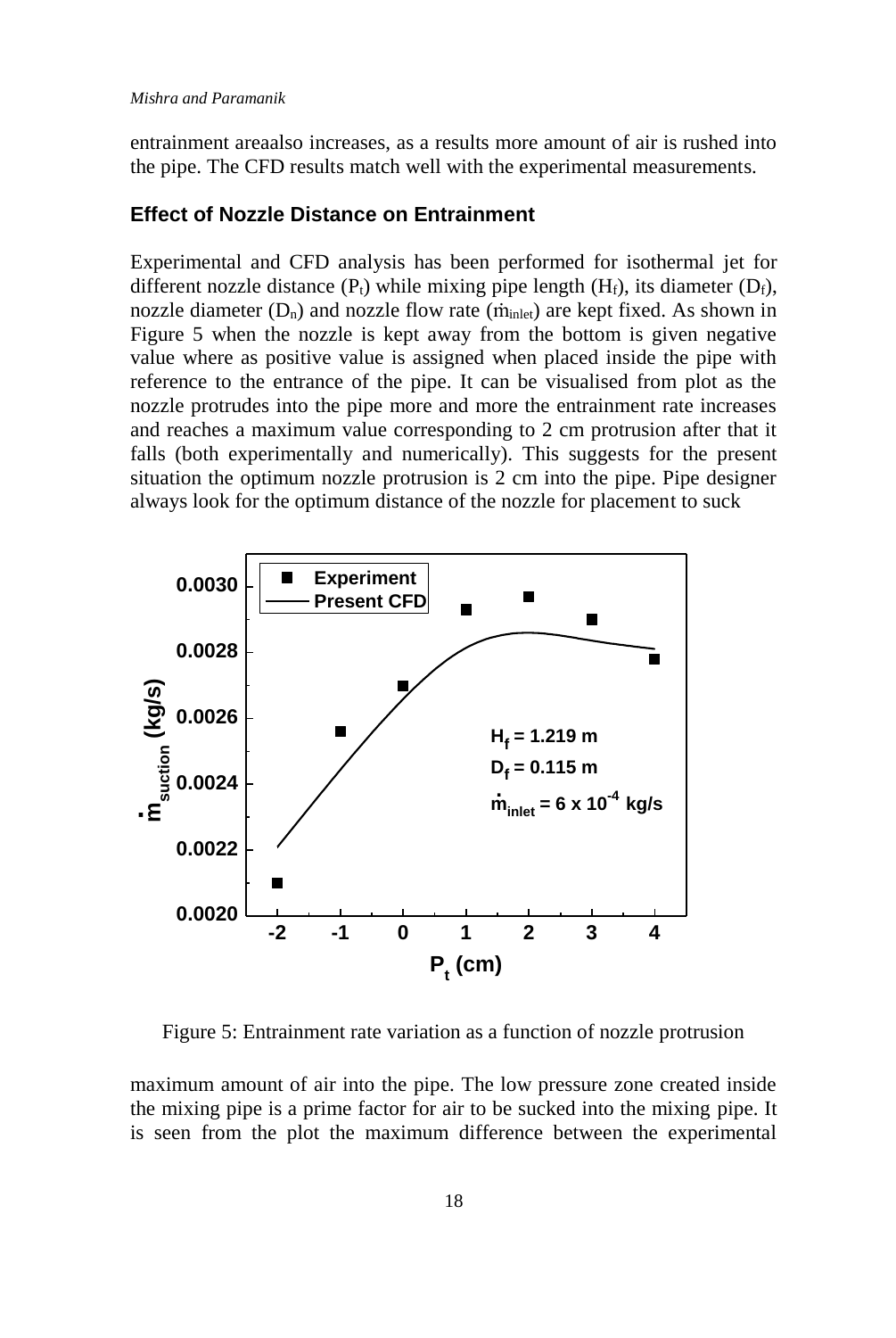results and computational results is found to be within 5% considering experiment as the baseline case.

#### **Variation of suction rate as a function of pipe length**

Figure 6 shows the variation of entrainment rate with pipe lengthfor a nozzle flow rate ( $\dot{m}_{\text{inlet}}$ ) of 6 x 10<sup>-4</sup> kg/s. In the present investigation nozzle protrusion is set at zero level  $(P_t)$  and the mixing pipe diameter  $(D_f)$  kept constant at 0.115 m. It can be seen from the plot by rising the length of the pipe the air entrainment decreases. It indicates by increasing the pipe length the viscous resistance rises, so entrainment into the pipe decreases. The experiment seems to have a good agreement with numerical results.



Figure 6: Variation of entrainment rate as a function of pipe length

#### **Velocity profile at the mixing pipe exit**

Figure 7 and 8 show the experimental and computational axial velocities  $(V_x)$ at different radial distances (r) on the exit surface of the mixing pipe for two different mixing pipe length. It can be seen from the figure that there is a reasonably good match between the experimentally and CFD velocity profile. Near at the centre of the mixing pipe, there is a slight degree of mismatch between the computational velocity and the measured (experimental) velocity profile. The two equation based  $k-\varepsilon$  model has been used for turbulent modelling to compute velocity and the centreline velocity may be dropped because the k-ɛ model is over diffusive and tries to create more mixing of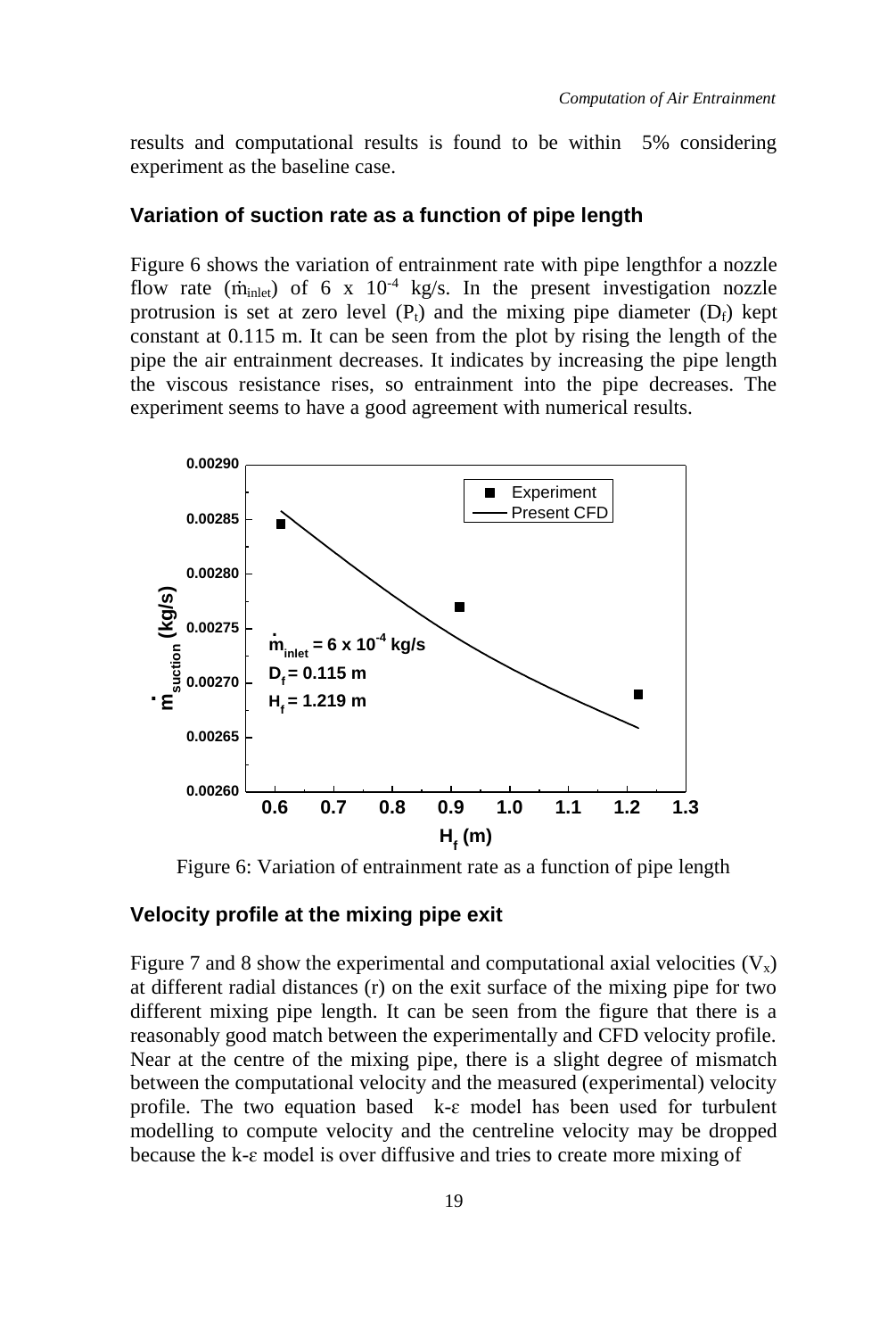

Figure 7: Pipe exit axial velocity profile: A comparison between experimental and CFD Results (Mixing Pipe length is 0.609 m)



Figure 8: Axial velocity at the top of the mixing pipe: A comparison between Experimental and CFD Results (Mixing Pipe length is 1.219m)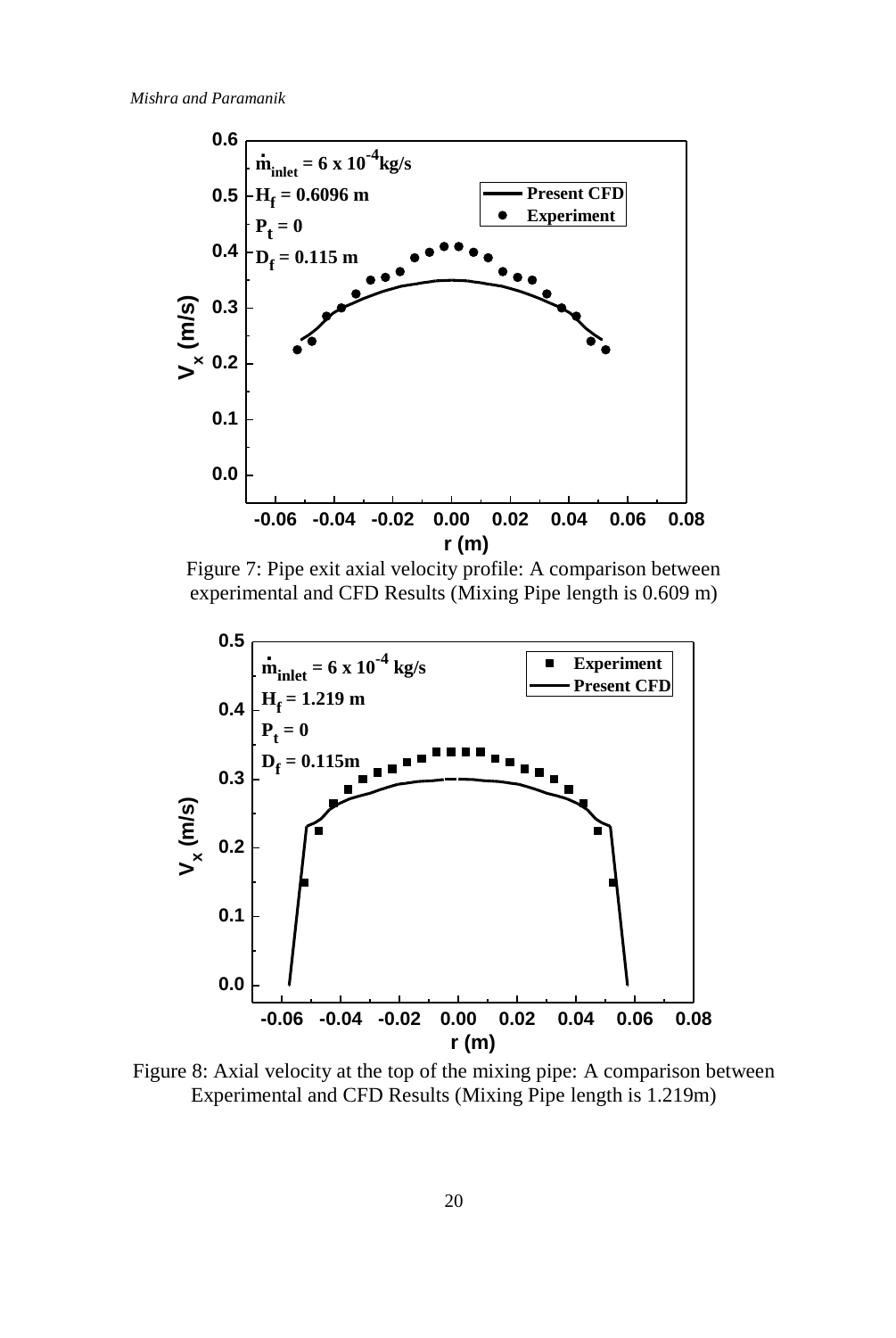momentum, which is seen clearly in Figure 7 and 8. The velocity profile in Figure 7 is steep because the flow is not fully developed due to small length of the pipe and as the length of the pipe increases the flow slowly developing and the velocity profile is flat (Figure 8). The maximum difference between experimental and CFD obtained velocity profile is found to be 15% and it is seen near the centre of pipe. The k-ɛ turbulent model imposed to compute the the velocity is too diffusive which may not able to compute the velocity of a sucking pipe at the centre accurately. However the computted velocity profile away from the centre matches well with the experment value.

#### **Effect of mixing pipe diameter on entrainment for hot jet**



Figure 9: Entrainment rate as a function pipe diameter

Further CFD simulations have been performed for hot jet at different inlet temperature  $(T_{nz})$  and diameter of mixing pipe  $(D_f)$  where the air flow rate throgh the nozzle (m<sub>inlet</sub>) and other operating parameters have been kept constant as shown in Figure 9. It may be visualised from the plot as the diameter of mixing pipe increases the mass suction of air  $(m<sub>suction</sub>)$  increases because of increase in opening area of the mixing pipe.It is also observed from the plot at higher jet temperature more air is sucked into the mixing due to the buoyancy effect.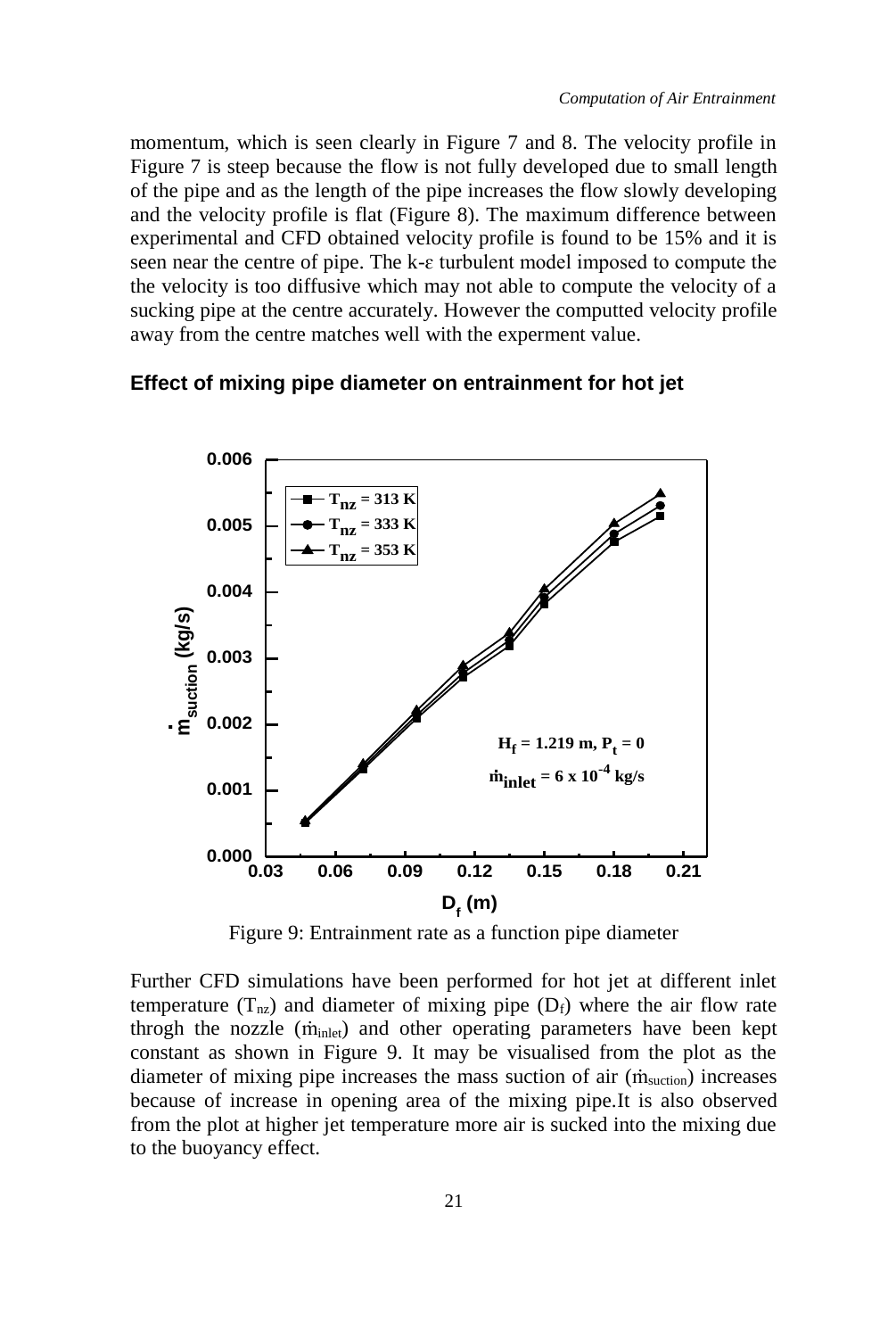#### **General view of suction process**

The velocity vector plot of the entire domain is shown in Figure 10. The numerical simulation has been performed for the mixing pipe length  $(H_f)$ , diameter of the mixing pipe  $(D_f)$  and diameter of the nozzle  $(D_n)$  1.219 m, 0.115 m and 0.019 m respectively. The domain length  $(H_{cd})$  and diameter  $(D_{cd})$  is taken as 3.657 m and 0.69 m respectively. It is seen that due to the high velocity central jet the air enters the mixing pipe from the bottom and leaves at the top. The central jet is dragged the flow axially in upward direction and discharged at the top. The low pressure is created by the central jet enables to suck the air from the surroundings and also drives the sucked air towards the top due to its own kinetic energy.





Figure 10: Velocity vector in the computational domain, showing air entrainment at the bottom of the pipe and dragged by central jet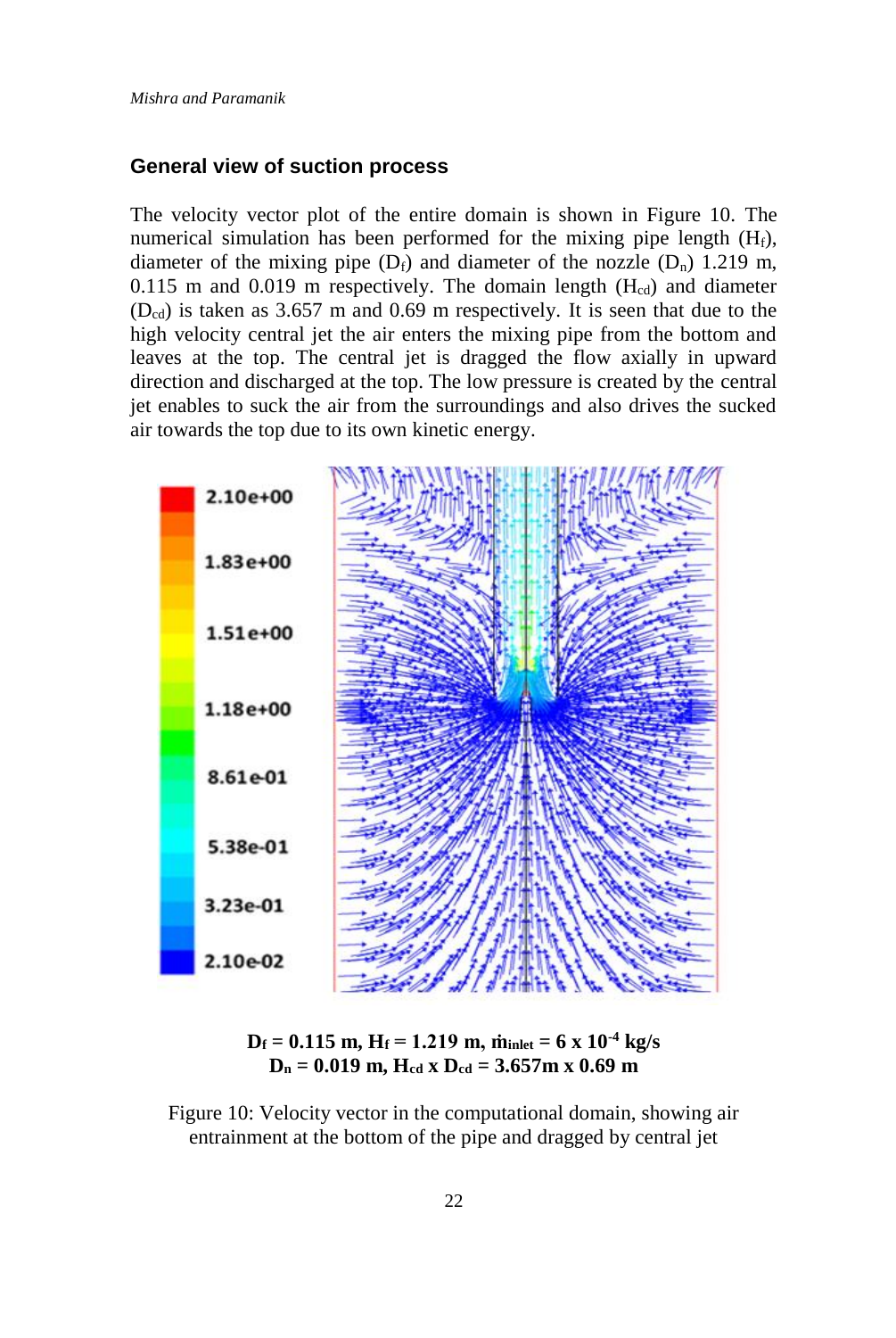#### **Effect of nozzle distance on mass suction for hot jet**

CFD analysis has been performed for hot jet for different nozzle protrusion  $(P_t)$  while the pipe length  $(H_f)$ , diameter  $(D_f)$ , nozzle diameter  $(D_n)$  and nozzle flow rate (m<sub>inlet</sub>) have been maintained constant. Nozzle fluid temperature  $(T_{nz})$  is varied in the range 313 K to 353 K. Figure 11 shows as the nozzle advances towards the bottom of the pipe the entrainment rate of air increases and it is seen from the plot the placement of nozzle at a distance of 1 cm into the pipe the entrainment is found to be maximum. It is also noticed from the plot when the nozzle protrudes more into the mixing pipe again the entrainment falls, suggesting optimum distance of nozzle for highest entrainment of air and in the present case it is found to be at a distance of 1 cm from the entrance of the pipe. In isothermal jet case, shown in Figure 5, the air jet is at the surrounding temperature which sucks the air into the mixing pipe due to low pressure created by the high velocity jet inside the pipe. However, in hot jet case shown in Figure 11 additional driving force acts on the fluid due to buoyancy. As a result, more amount of fluid is sucked into the mixing pipe and the optimum protrusion is comparatively less for hot jet than that of isothermal jet.



Figure 11: Variation of entrainment rate as a function of nozzle protrusion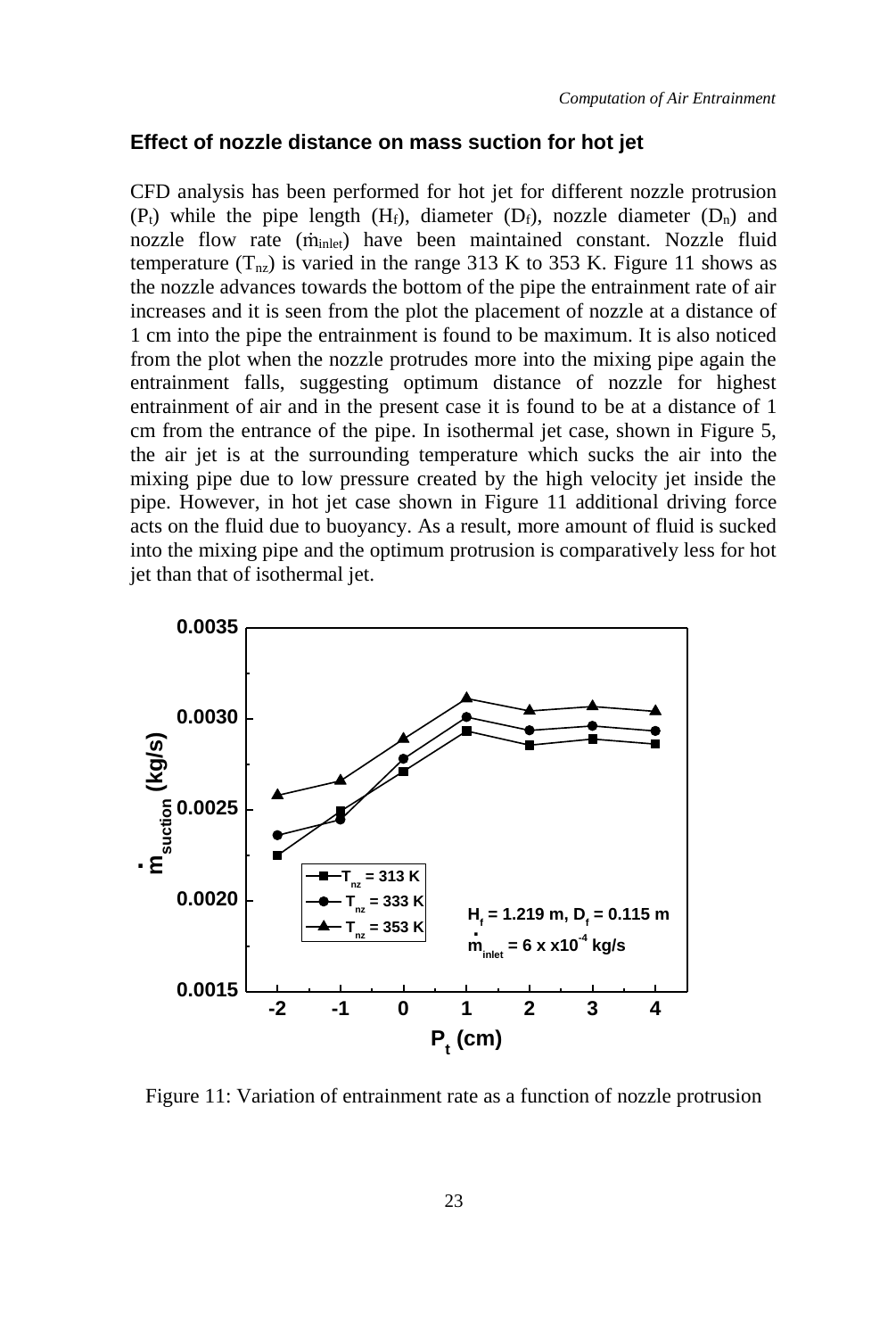#### **Effect of mixing pipe length on entrainment rate for hot jet**

Figure 12 shows air entrainment rate with the length of the mixing pipe for a flow rate through the nozzle ( $\dot{m}_{\text{inlet}}$ ) 6 x 10<sup>-4</sup> kg/s at different nozzle fluid temperature  $(T_{nz})$ . In the present CFD investigation the diameter of mixing pipe and nozzle protrusion were kept constant. It has been found that with increase in pipe length the entrainment into the pipe length  $(H_f)$  increases from 0.3048 m to 0.6096 m and then decreases with further increasing the mixing pipe length. The high velocity jet creates a low pressure inside the mixing pipe a little away from the nozzle tip. When the length of the pipe increases more fluid from the surroundings is entrained into the pipe due to suction effect of the jet. However, as pipe length increases more than a certain limit the entrainment falls due to the viscous effect of the flow. So, in the present case an optimum length of the pipe is found to be at 0.6096 m for maximum entrainment.



Figure 12: Air entrainment into the pipe at different pipe length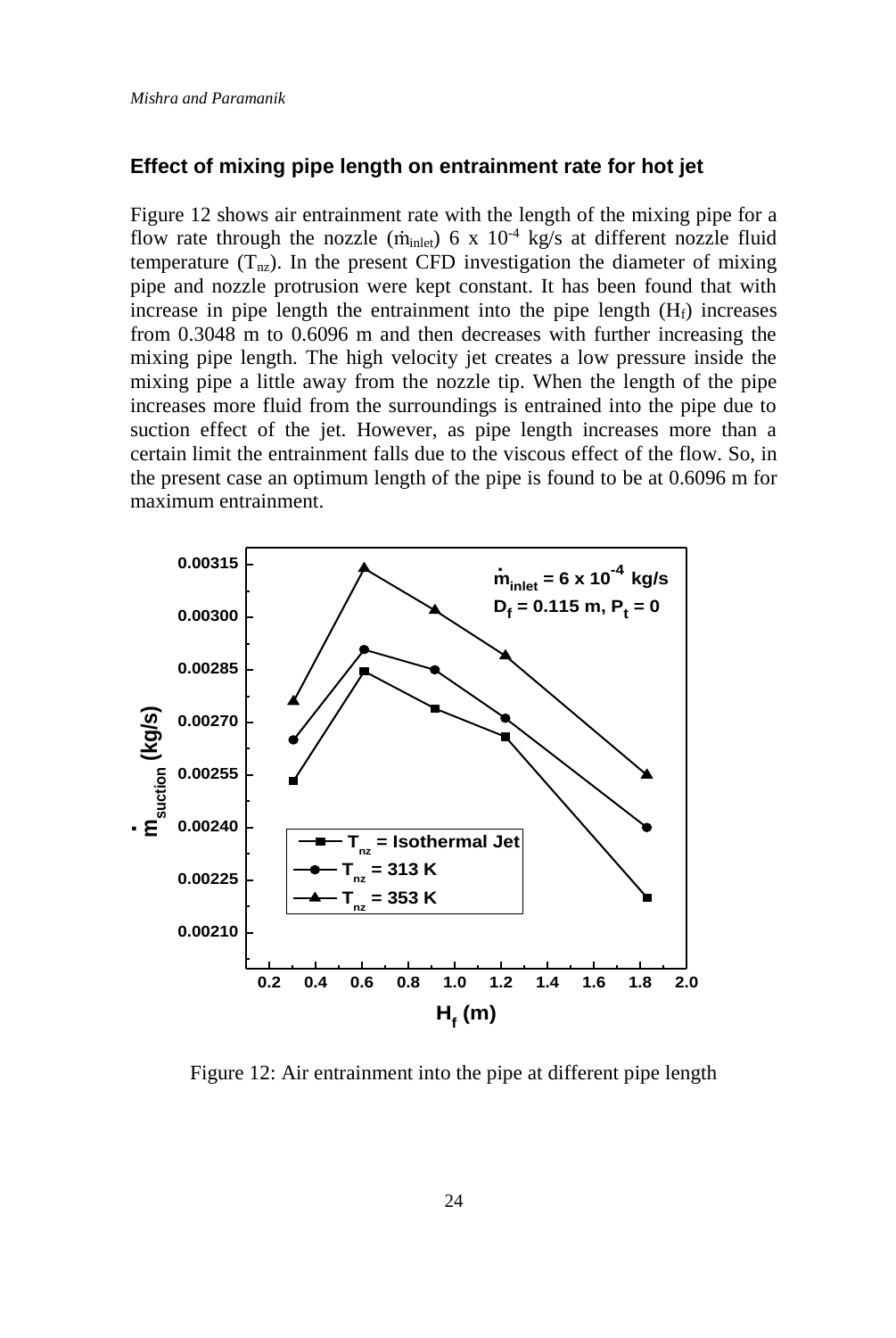#### **Effect of pipe shape on air entrainment**

Mixing pipe shape has been changed from cylindrical to frustum shape while keeping the total volume and length to be constant for three nozzle fluid temperature  $(T_{nz})$ . The radius at the top of the frustum is considered to be  $R_2$ where as bottom is considered  $R_1$ . The CFD analysis have been performed for frustum shape mixing pipe by varying the ratio of frustum radius top to bottom,  $R_2/R_1$  while length of the frustum shape mixing pipe remain constant at 1.219 m. It is obtained from the numerical simulation (from Figure 13) at  $R_2/R_1 = 0.763$  the air entrainment is maximum. The value of  $R_2/R_1$  is more than 0.763, the mixing pipe opening area at the bottom decreases so air entrained into the frustum shaped pipe is less. If  $R_2/R_1$  is less than 0.763, the exit area of the mixing pipe decreases and the viscous resistance to the flow increases, as a result the air entrainment falls. This indicates the frustum shaped mixing pipe having top diameter 0.76 times of bottom diameter has highest suction rate which is little higher than cylindrical mixing pipe  $(R_2/R_1)$  $= 1$ ) as shown in the Figure 13.



Figure 13: Variation of air entrainment for frustum shaped pipe, an optimum  $R_2/R_1$  can be seen near 0.76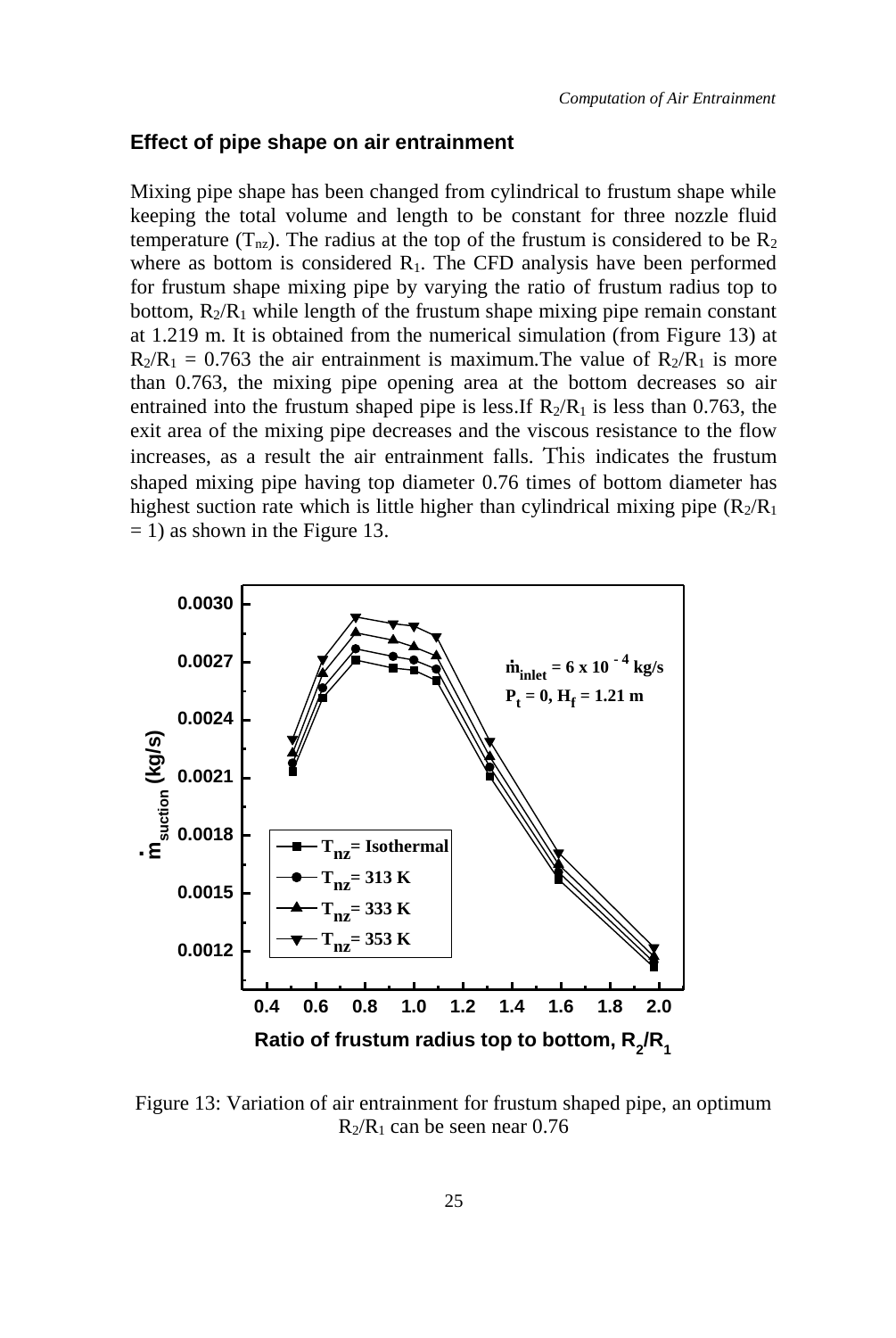# **Conclusions**

Experimental and numerical computations have been performed by varying diameter, length, protrusion and different nozzle flow rate to compute the air entrainment into the pipe. The experimental investigation has been carried out using isothermal air jet while the computational analysis has been carried out both isothermal and hot jet. The following salient conclusions were derived from the present investigations:

- It was found from the investigation that as the diameter of the mixing pipe is increased the mass suction rate also increases both for isothermal jet and hot jet.
- For the present experimental and CFD investigation, it was found that an optimum nozzle protrusion is 2 cm for isothermal jet while for hot jet an optimum nozzle protrusion was found be at 1 cm from the CFD analysis.
- The highest air entrainment of air was found to be at 0.6 m length of the pipe for both isothermal as well as for hot jet and beyond this length the entrainment falls drastically.
- For a frustum shaped funnel with radius ratio of 0.763 (top to bottom) gives the highest mass ingress of air both for isothermal and hot jet.

# **Acknowledgement**

The authors are grateful to the Birla Institute of Technology, Mesra, for providing the financial support for experimental set up and the computational support (Fluent 16) to carry out the numerical analysis.

# **Nomenclature**

| artificial neural network        |
|----------------------------------|
| computational fluid dynamic      |
| diameter of domain               |
| diameter of the mixing pipe      |
| nozzle diameter                  |
| length of the domain             |
| length of the mixing pipe        |
| infrared suppression             |
| air flow rate through the nozzle |
| air entrainment into pipe        |
| nozzle protrusion                |
|                                  |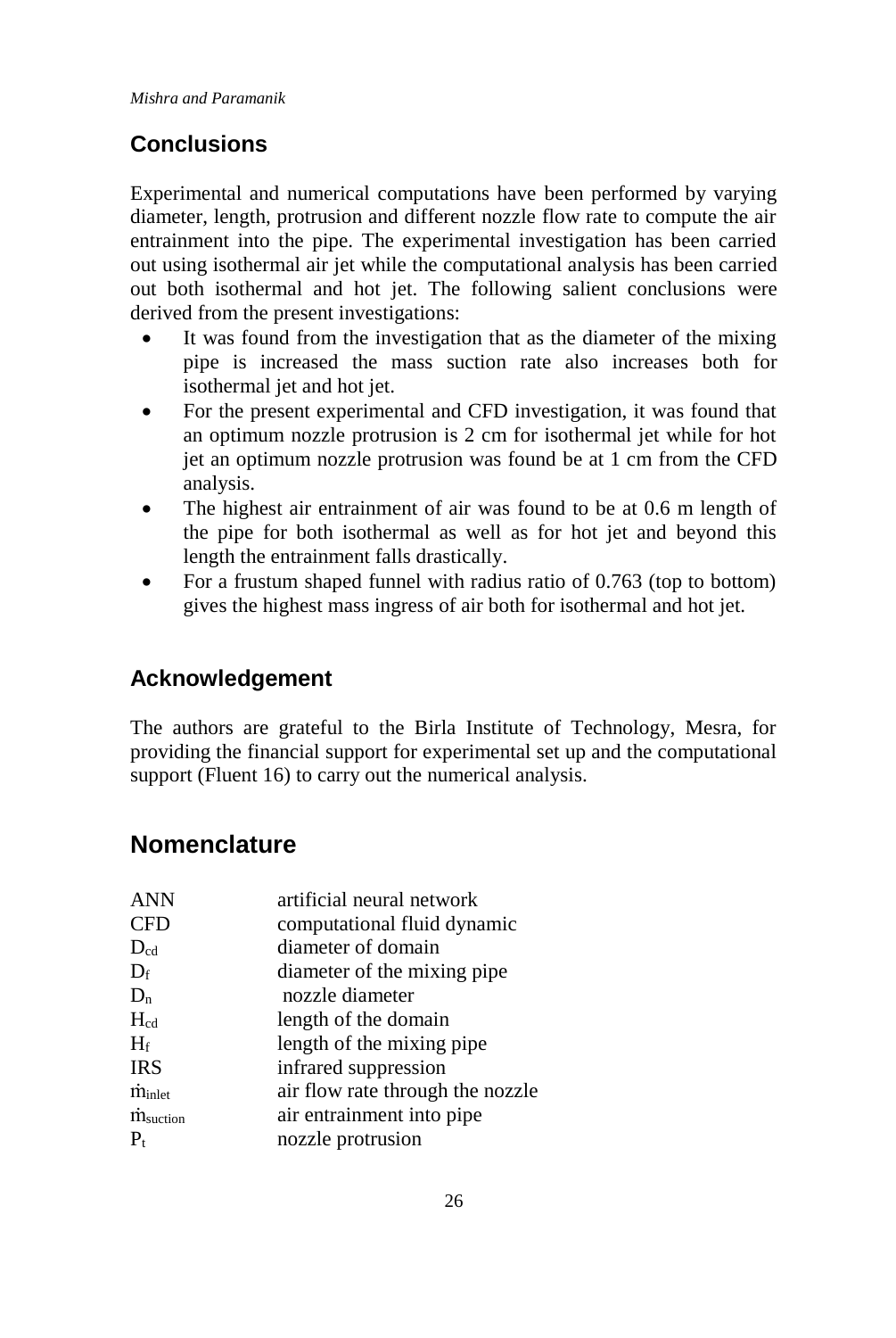| r              | radial distance at mixing pipe exit |
|----------------|-------------------------------------|
| $R_1$          | bottom radius of the frustum        |
| $\mathbb{R}^2$ | top radius of the frustum           |
| $T_{nz}$       | temperature of nozzle exit          |

- V velocity at mixing pipe exit
- Vx Axial velocity at different radial distance of pipe exit
- density of air

## **References**

- [1] P.H.M.R.Cramers, "Dierendonck LLV. Beenackers AACM. Influence of the gas density on the gas entrainment rate and gas hold up in loopventuri reactors,"*Chemical Engineering Science* 47,pp 2251–2256, 1992.
- [2] S.M.S.Chan, S.Torii andT. Yano,"Enhancement of turbulent jet diffusion flame blowout limits by annular counter flow,"*International Journal of Energy Research* 25,pp 1091–1105, 2001.
- [3] G. Jifei, G. Guowei, Z. Zilong andZ. Yalei Z,"CFD numerical simulation applied in the design of the jet aerator,"*Environmental Informatics Archives*, 3, pp 226-231, 2005.
- [4] D.P. Mishra and S.K. Dash, "Prediction of entrance length and mass suction rate for a cylindrical. Funnel," *International Journals for Numerical method in fluids* 63,pp 681-700, 2010.
- [5] D.P. Mishra, S.K. Dash andP.A. Kishan,"Isothermal Jet Suction through the lateral openings of a cylindrical funnel"*Journals of Ship Research* 54, pp 268-280, 2010.
- [6] D.P. Mishra andS.K. Dash,"Numerical investigation of air suction through the louvers of a funnel,."*Computer and Fluids* 39,pp 1597- 1608, 2010.
- [7] D.P. Mishra andS.K. Dash,. "Maximum Air Suction into a Louvered Funnel Through Optimum Design,".*Journal of Ship Research* 56(1),pp 1-11, 2012.
- [8] A.K. Barik, S.K. Dash, P. Patro andS. Mohapatra,"Experimental and numerical investigation of air entrainment into a louvred funnel,"*Applied Ocean Research* 48,pp 176-185, 2014.
- [9] D.P. Mishra, M.K. Samantary andS.K. Dash,**"**Maximum air entrainment into a mixing pipe through optimum design,"*Ships and Offshore Structures* 9(6), pp 605–618, 2014.
- [10] A.K. Barik, S.K. Dash and A. Guha, "Experimental and numerical investigation of air entrainment into an infrared suppression device,"*Applied Thermal Engineering*75, pp 33-44, 2015.